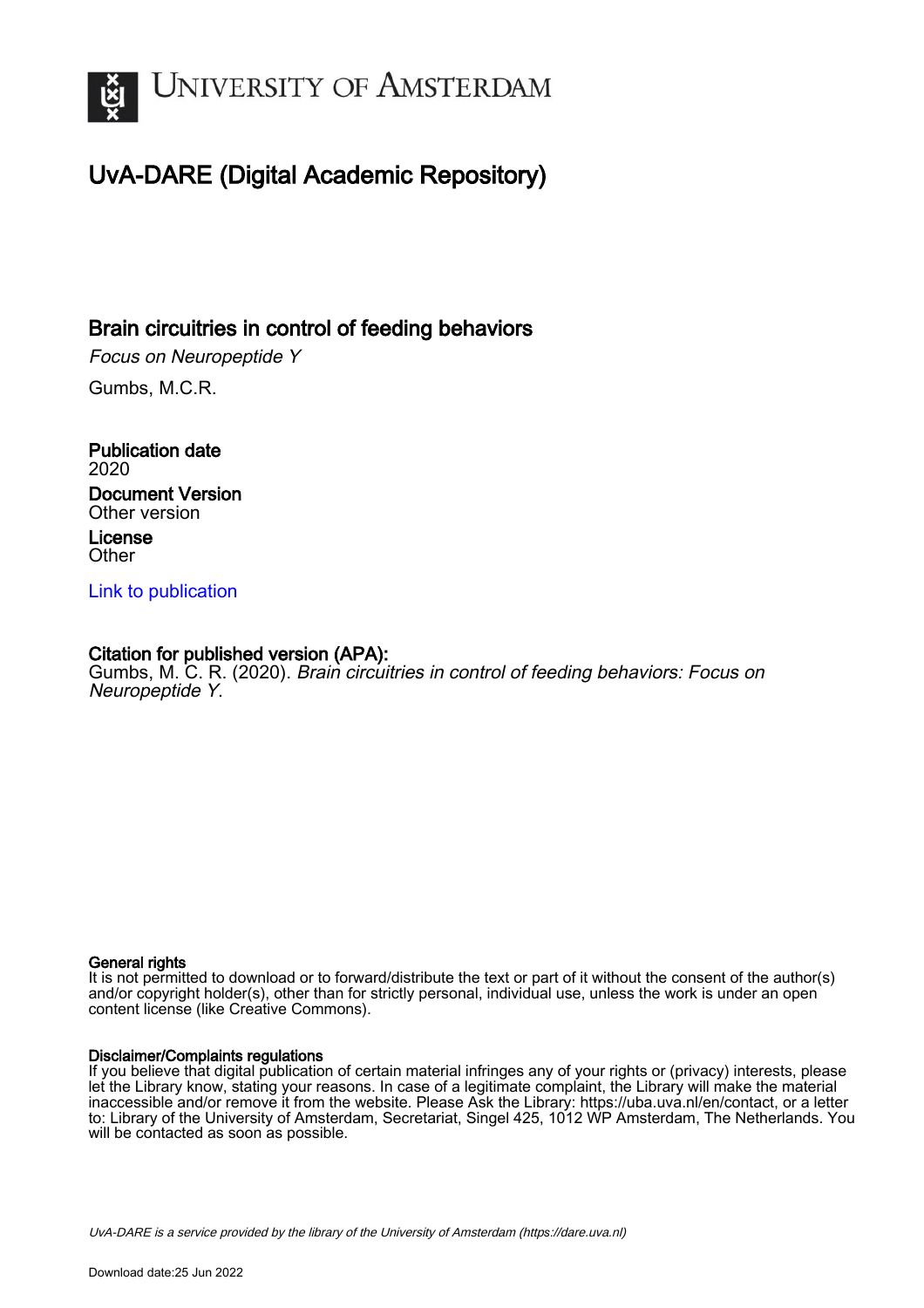**Chapter IV. Effects of a 24-hour acute fast on NPY-related gene expression in hypothalamic and mesolimbic brain regions**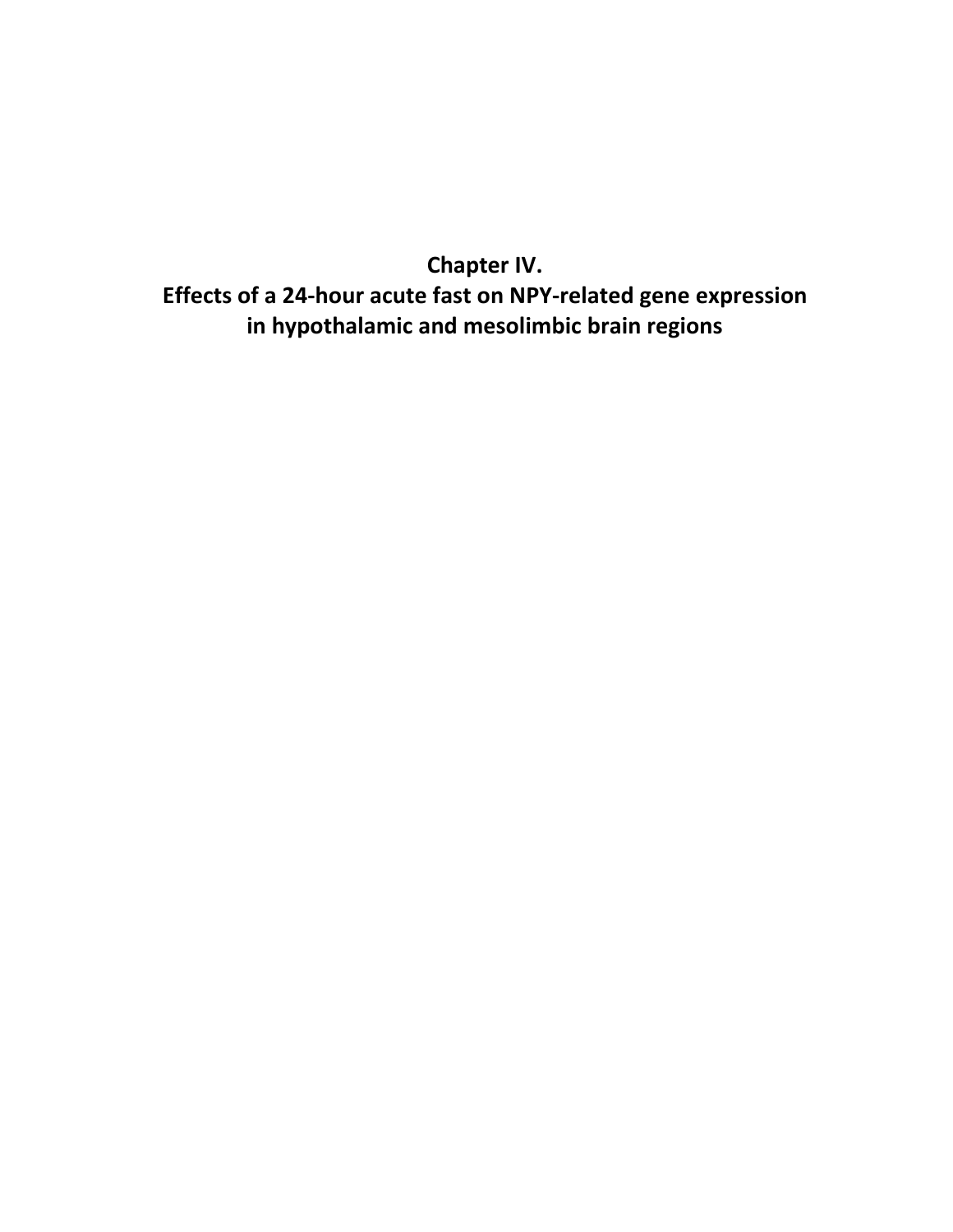# **Abstract**

Central Neuropeptide Y (NPY) promotes caloric intake in order to maintain energy balance. *Npy*-expressing neurons in the arcuate nucleus (Arc) of the hypothalamus sense peripheral signals of energy status, and during fasting and subsequent refeeding, Arc *Npy* expression and NPY levels are increased and normalized, respectively. Arc NPY neurons project to several hypothalamic- and extrahypothalamic regions, which contain neurons expressing one or more NPY receptor types (NPYR). The role of the paraventricular nucleus (PVN) in mediating NPYinduced intake has received a lot of attention. However, the lateral hypothalamus (LHA), ventral tegmental area (VTA), and nucleus accumbens (NAc) also receive Arc NPY projections. In addition, the LHA and NAc locally express NPY, whereas the VTA may only express NPY under certain physiological circumstances. Importantly, the LHA, NAc, and VTA also mediate NPY-induced behaviors, such as caloric intake and motivated behaviors. Nevertheless, the role of NPY in these regions has received much less attention. Here, we determined if a 24 hour fast, which increases *Npy* expression in the Arc, modulates *Npy-*, *Npy1r-*, *Npy2r-, Npy4r-*, or *Npy5r* expression in the LHA, VTA and/or NAc.

*Npy-* and *Npyr* expression was quantified by RT-qPCR in the Arc, LHA, VTA, and NAc of male Wistar rats after a 24-hour fast. Controls were not fasted. As *Npy* expression fluctuates during the light-dark cycle, mRNA expression was determined at two time points: after the onset of the light period as well as prior to the onset of the dark period.

The 24-hour fast increased Arc *Npy* expression, decreased Arc *Npy1r* expression early in the light period, and decreased Arc *Npy2r* expression just prior to the onset of the dark period. The 24-hour fast did not modulate *Npy-* or *Npyr* expression in the LHA, VTA, or NAc, regardless of time of day.

These findings indicate that the Arc acts as a primary information relay regarding energy state during a 24-hour fast, without any effects on *Npy-* or *Npyr* expression in downstream brain regions.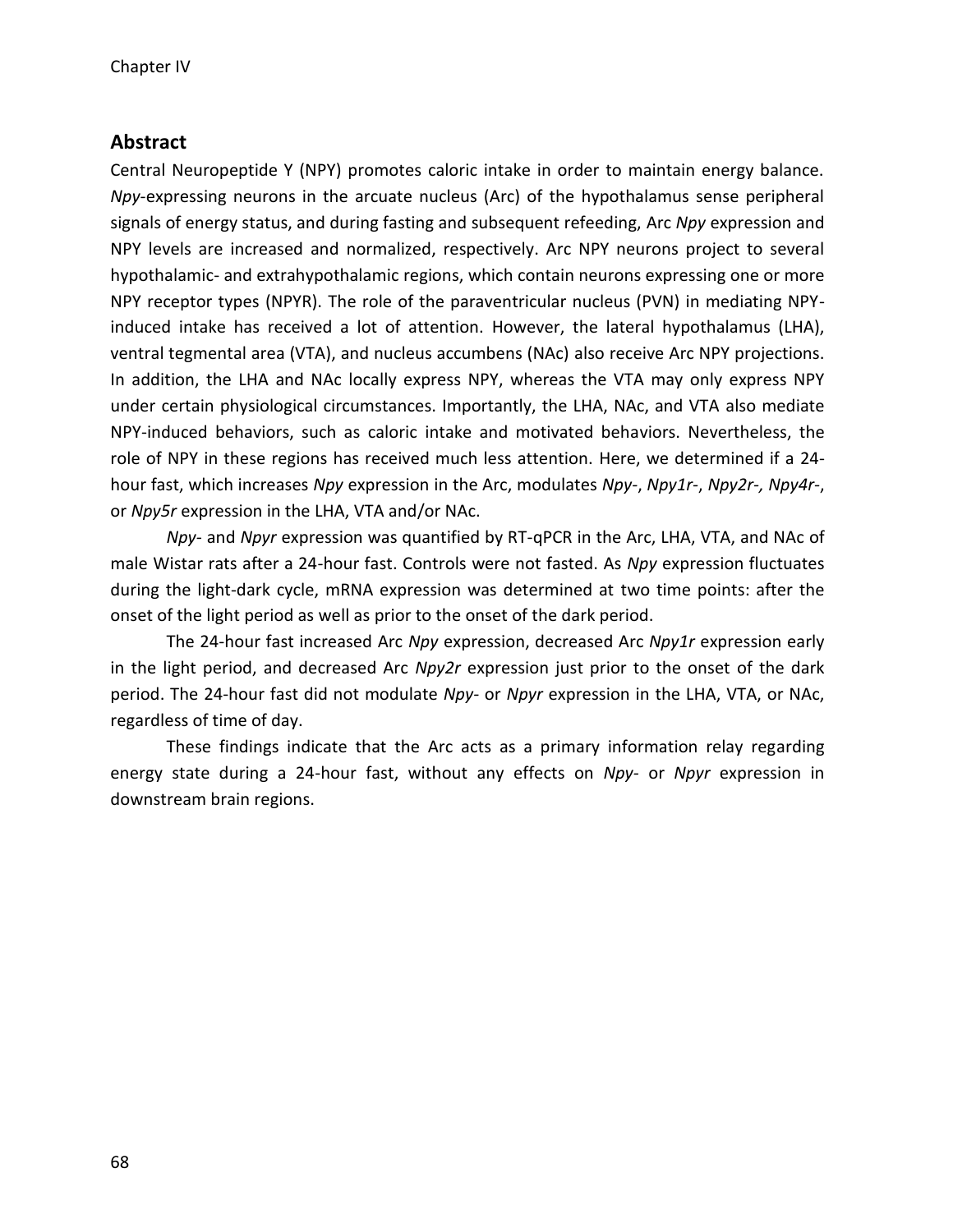### **Introduction**

The central Neuropeptide Y (NPY) system maintains energy balance through its effects on caloric intake and energy metabolism. The arcuate nucleus (Arc) of the hypothalamus contains *Npy*-expressing neurons and is a key brain region involved in the regulation of energy homeostasis. NPY projections from the Arc to the paraventricular nucleus (PVN) of the hypothalamus have received a lot of attention regarding their role in energy balance. Arc NPY neurons sense peripheral signals of energy status (Kohno & Yada, 2012), and as a result, *Npy* expression and NPY levels in the Arc fluctuate during physiological challenges, such as fasting and subsequent refeeding (Hahn, Breininger, Baskin, & Schwartz, 1998; Marks, Li, Schwartz, Porte, & Baskin, 1992). NPY levels and local release of NPY in the PVN also fluctuate accordingly (Beck et al., 1990; Dube, Sahu, Kalra, & Kalra, 1992; Sahu, Kalra, & Kalra, 1988).

Arc NPY neurons project to several hypothalamic- and extrahypothalamic regions, including the lateral hypothalamus (LHA), ventral tegmental area (VTA), and nucleus accumbens (NAc), where they signal through four NPY receptor (NPYR) subtypes (NPY1R, NPY2R, NPY4R, NPY5R; [Gumbs et al., 2019; Michel et al., 1998; Sim & Joseph, 1991; van den Heuvel et al., 2015]). In the LHA, NPY peptide levels fluctuate with changes in energy balance, and, although fasting does not affect LHA NPY peptide levels, subsequent refeeding results in increased LHA NPY levels (Beck et al., 1990). In addition, infusion of exogenous NPY into the LHA leads to a robust feeding response, which can be blocked by NPY1R- and NPY5R antagonists (M.C.R. Gumbs et al., *accepted;* Stanley et al., 1993).

NPY regulates energy balance in part by modulation of hunger- and satiety processes. However, NPY can also promote caloric intake by increasing the motivation to obtain food (Jewett, Cleary, Levine, Schaal, & Thompson, 1995). Dopamine signaling, in particular the dopamine projection from the VTA to the NAc, plays an important role in food-motivated behavior (Hernandez & Hoebel, 1988; Meye & Adan, 2014; Wise, 2004). For example, intra-NAc NPY increases the motivation to obtain a sucrose pellet, which has been proposed to occur via increased dopamine release within the NAc (Pandit, Luijendijk, Vanderschuren, la Fleur, & Adan, 2014).

*Npy*-expressing neurons have also been observed in the mouse LHA (Kosse & Burdakov, 2016; Marston et al., 2011), whereas in rats *Npy*-expressing neurons have been observed in the posterior LHA (Abrahamson & Moore, 2001; M.C.R. Gumbs et al., 2019; chapter III, this thesis). The NAc also contains *Npy*-expressing neurons (Chronwall et al., 1985; de Quidt & Emson, 1986), whereas the VTA does not express *Npy* during a normal physiological state (Gumbs et al., 2019). Despite the presence of NPY and NPYR in the LHA, VTA and NAc, and their role in mediating feeding behaviors, it is currently unclear if *Npy-* or *Npyr* expression in the LHA, VTA or NAc is changed similar to Arc *Npy* during changes in the physiological state.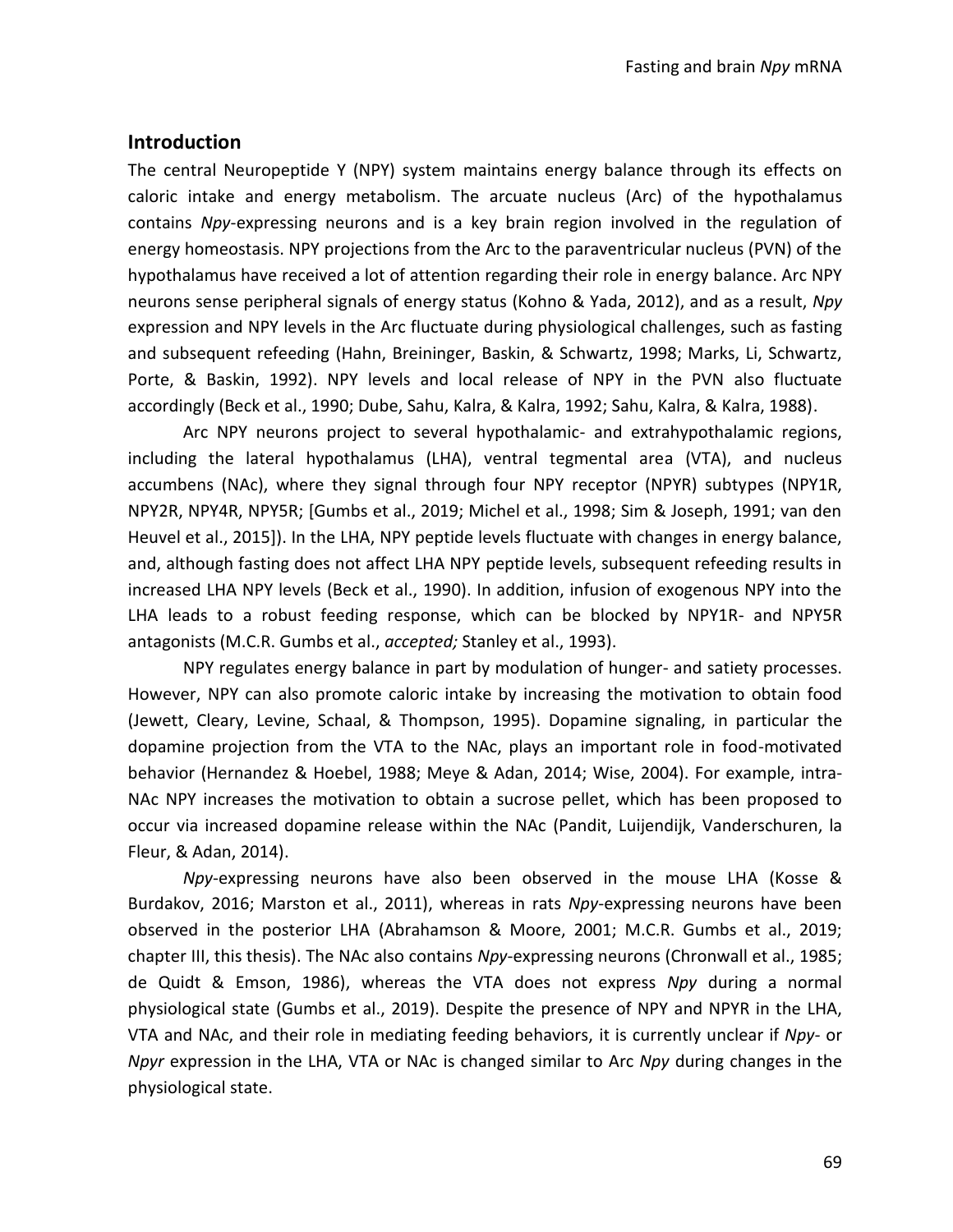Here, we determined if a 24-hour fast changes the expression of *Npy*, *Npy1r*, *Npy2r, Npy4r* or *Npy5r* in the Arc, LHA, VTA, or NAc of male Wistar rats compared to *ad libitum*-fed controls. Because Arc *Npy* expression and NPY levels fluctuate during the light-dark cycle (Akabayashi, Levin, Paez, Alexander, & Leibowitz, 1994; Jhanwar-Uniyal, Beck, Burlet, & Leibowitz, 1990), we assessed gene expression early in the light period and just prior to the onset of the dark period.

# **Experimental procedures**

# Animals and housing

Male Wistar rats (Charles River Breeding Laboratories, Sulzfeld, Germany), weighing 270-300 grams at arrival, were housed in temperature- (21  $\pm$  2 °C), humidity- (60  $\pm$  5%) and lightcontrolled (12h:12h light/dark cycle; lights on between 07:00 and 19:00) rooms with background noise (radio) during the entire experiment. Rats had *ad libitum* access to a container with a standard high-carbohydrate diet (Teklad global diet 2918; 24% protein, 58% carbohydrate, and 18% fat, 3.1 kcal/g, Envigo, Horst, The Netherlands) and a bottle of tap water. The animal ethics committee of the Netherlands Institute for Neuroscience approved all experiments according to Dutch legal ethical guidelines.

# Effects of a 24-hour fast on NPY-related mRNA levels

After seven days of acclimatization to the animal facility, naïve rats were fasted for 24 hours starting either at 10:00 (i.e. ZT3) or at 18:00 (i.e. ZT11), while still having access to water. Controls had free access to the diet and water during this period. The experiment was therefore divided into two experimental groups. The first group was fed or fasted for 24 hours between 10:00 and 10:00 the next day (ZT3,  $N = 8$  per group). The second group was fed or fasted between 17:00 and 17:00 the next day ( $ZT10$ ,  $N = 8$  per group). Animals were anesthetized using  $33\%CO<sub>2</sub>/66\%O<sub>2</sub>$  and then quickly decapitated. Brains were rapidly dissected, frozen on dry ice and stored at -80 ˚C.

RNA isolation and RT-qPCR procedures have been published previously (M. C. R. Gumbs et al., 2019). Sections (250 µm) were cut on the cryostat to obtain punches of the Arc (Bregma -1.72 till -3.48 mm), and bilaterally of the LHA (Bregma -1.20 till -3.00 mm), VTA (Bregma -4.68 till -6.24 mm), and NAc (Bregma 3.00 till -0.84 mm) according tot the rat brain atlas (Paxinos & Watson, 2007). Sections were placed in RNAlater (Ambion, Waltham, MA, USA), and punched with a 1 mm-diameter blunt needle. Punches were stored in 300 µL (Arc) or 500 µL (LHA, VTA and NAc) TriReagent. After homogenization using an Ultra Turrax homogenizer (IKA, Staufen, Germany), total RNA was isolated by a chloroform extraction, followed by RNA purification using the Machery Nagel nucleospin RNA clean-up kit. RNA quality was checked on Agilent RNA nano chips, using manufacturer's kit and instructions and analyzed with a Bioanalyzer (Agilent, Santa Clara, USA). Only RIN values larger than 8.50 were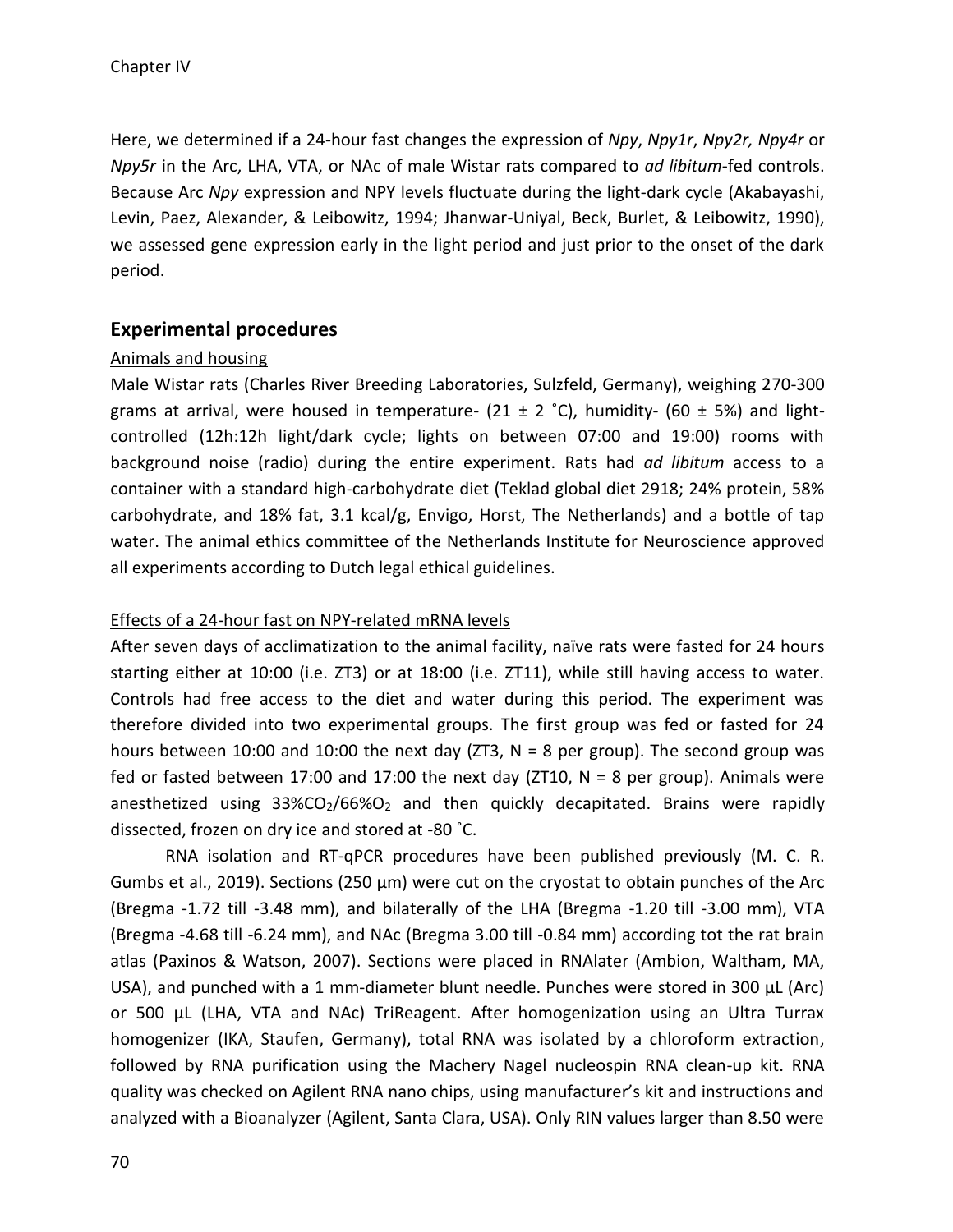included. cDNA synthesis was carried out using equal RNA input (124.44 ng; measured with Denovix DS11; Denovix, Wilmington, USA) and the transcriptor first-strand cDNA synthesis kit with oligo d(T) primers (04897030001; Roche Molecular Biochemicals, Mannheim, Germany). Genomic DNA contamination was controlled for by cDNA synthesis reactions without reverse transcriptase.

Gene expression was measured using RT-qPCR with the SensiFAST SYBR no-rox kit (Bioline, Londen, UK) and Lightcycler® 480 (Roche Molecular Biochemicals); 2 µL cDNA was incubated in a final reaction volume of 10  $\mu$ L reaction containing SensiFAST and 25 ng per primer. Primer sequences for *Npy*, *Npy1r*, *Npy2r*, *Npy4r*, and *Npy5r*, and the reference genes *Ubiquitin-C, Hypoxanthine guanine phosphoribosyl transferase* (*HPRT*), and *Cyclophilin-A* are listed in Table 1. PCR products were analyzed on a DNA agarose gel for qPCR product size.

#### **Table 1. Primer sequences.**

| Gene        | <b>NCBI reference</b> | Forward primer 5'-3'               | Reverse primer 5'-3'         |
|-------------|-----------------------|------------------------------------|------------------------------|
|             | number                |                                    |                              |
| Npy         | NM 012614.2           | GACAATCCGGGCGAGGACGC               | TCAAGCCTTGTTCTGGGGGCA        |
| Npy1r       | NM 001113357.1        | <b>TCTCATCGCTGTGGAACGTC</b>        | CCGCCAGTACCCAAATGACA         |
| Npy2r       | NM 023968.1           | <b>TGGTCCTTATACTGGCCTAT</b>        | CAGGGTGTTCACCAAAAGAT         |
| Npy4r       | NM 031581.2           | <b>CATGGACTACTGGATCTTCG</b>        | AATGAACCAGATGACCACAA         |
| Npy5r       | NM 012869.1           | <b>GCCGAAGCATAAGCTGTGGAT</b>       | <b>TTTTCTGGAACGGCTAGGTGC</b> |
| $Ubiq-C$    | NM 017314.1           | <b>TCGTACCTTTCTCACCACAGTATCTAG</b> | GAAAACTAAGACACCTCCCCATCA     |
| <b>HPRT</b> | NM 012583.2           | <b>CCATCACATTGTGGCCCTCT</b>        | <b>TATGTCCCCCGTTGACTGGT</b>  |
| Cyclo-A     | NM 017101.1           | TGTTCTTCGACATCACGGCT               | CGTAGATGGACTTGCCACC          |

*Cyclo-A* = Cyclophilin-A, *HPRT* = Hypoxanthine guanine phosphoribosyl transferase, *Npy* = Neuropeptide Y, *Npy1r* = Neuropeptide Y receptor 1, *Npy2r* = Neuropeptide Y receptor 2, *Npy4r* = Neuropeptide Y receptor 4, *Npy5r* = Neuropeptide Y receptor 5, *Ubiq-C* = Ubiquitin-C

#### Statistics and analyses

RT-qPCR quantification was performed using LinReg Software (Ramakers et al., 2003). Samples deviating >5% from the mean PCR efficiency and outliers (Grubb's test) were excluded. Values were normalized against the geometric mean of *Cyclophilin*, *Ubiquitin-c*, and *HPRT* expression levels. To assess the effect of fasting on gene expression levels, unpaired parametric t-tests were performed. All statistical analyses were performed using Graphpad Prism 8 (version 8.0.2 [263], January 30, 2019), and p-values < 0.1 are reported exactly. Full statistical details and gene expression data are summarized in supplemental Table 1 (Table S1). All data are presented as mean ± *SEM*.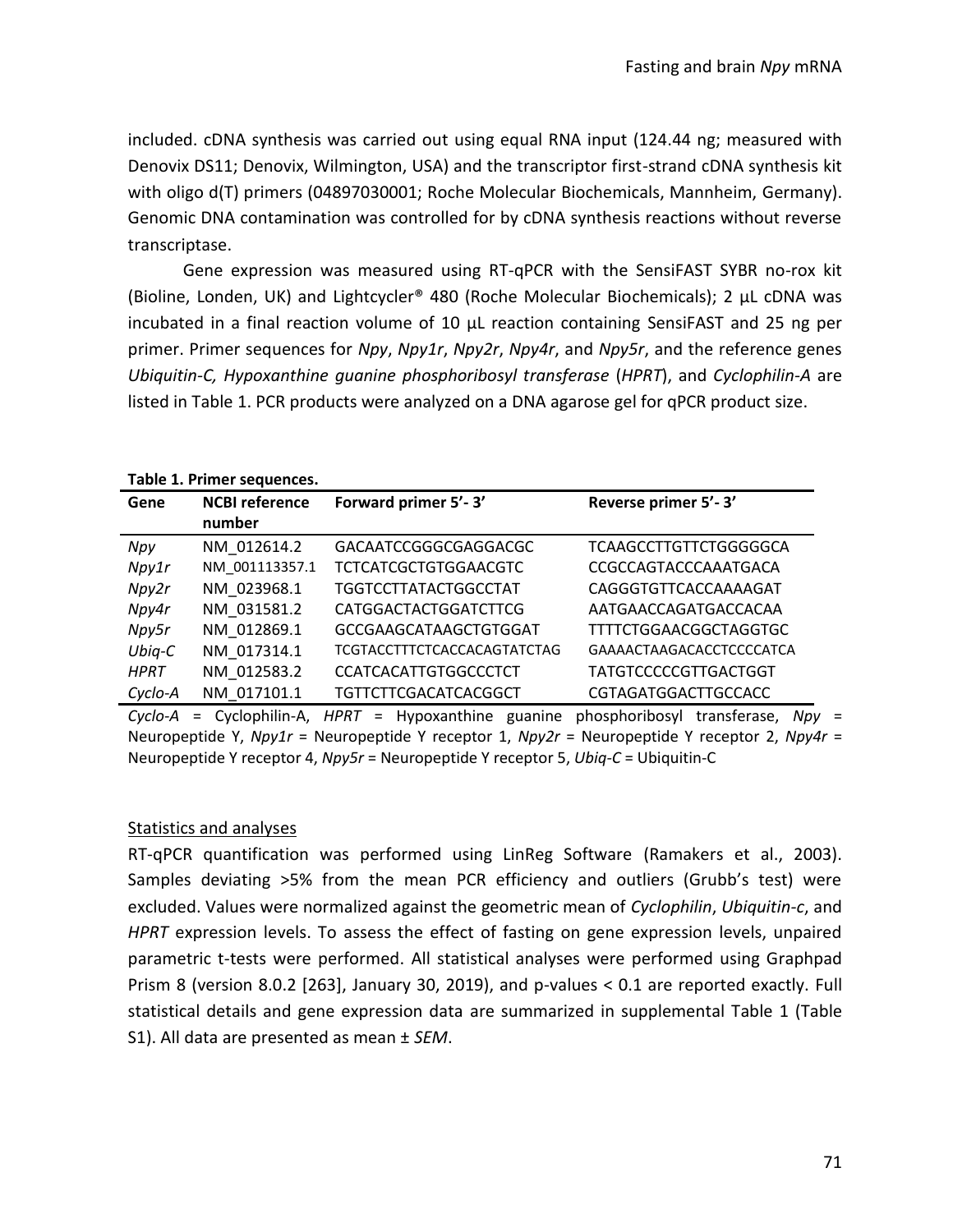# **Results**

Body weight was lower in the 24 hour-fasted rats compared to the *ad libitum-fed* rats when measured at ZT3 (fasted: 313.9 ± 2.5 g; *ad libitum*: 324.9 ± 2.4 g; t7,7 = 3.17, p = 0.007). Body weight did not differ significantly between fasted and *ad libitum*-fed control rats when measured at ZT11 (fasted: 343.5 ± 4.1 g; *ad libitum*: 352.6 ± 4.1 g; t<sub>7.7</sub> = 1.55, p > 0.05).



**Figure 1. Time of day-dependent effects of a 24-hour fast on** *Npy-* **and** *Npyr* **expression in the Arc. A)**  At ZT3, Arc *Npy* expression was increased ( $t_{5,5} = 4.83$ , \*p = 0.0007), whereas Arc *Npy1r* expression was decreased  $(t_{7,7} = 2.30, *p = 0.04)$  in 24 hour-fasted rats compared to *ad libitum*-fed controls. **B)** At ZT10, Arc *Npy2r* expression was decreased in 24 hour-fasted rats compared to *ad libitum*-fed controls  $(t_{7,7} = 2.22, * p = 0.04)$ . n.d. = not detected.

### **Time of day-dependent effects of a 24-hour fast on** *Npy-* **and** *Npyr* **expression in the Arc**

When measured at ZT3, unpaired t-test analyses revealed that the 24-hour fast increased Arc *Npy* expression ( $t_{5,5}$  = 4.83, p = 0.0007), and decreased Arc *Npy1r* expression ( $t_{7,7}$  = 2.30, p = 0.04; see Figure 1A, and Table S1) compared to *ad libitum*-fed controls. The 24-hour fast did not alter *Npy2r-* or *Npy5r* expression in the Arc (both p > 0.05; see Figure 1A, and Table S1). Expression of *Npy4r* was not detectable in the Arc at ZT3.

When measured at ZT10, unpaired t-test analyses revealed that the 24-hour fast decreased Arc *Npy2r* expression ( $t_{7,7}$  = 2.22,  $p$  = 0.04; see Figure 1B, and Table S1) compared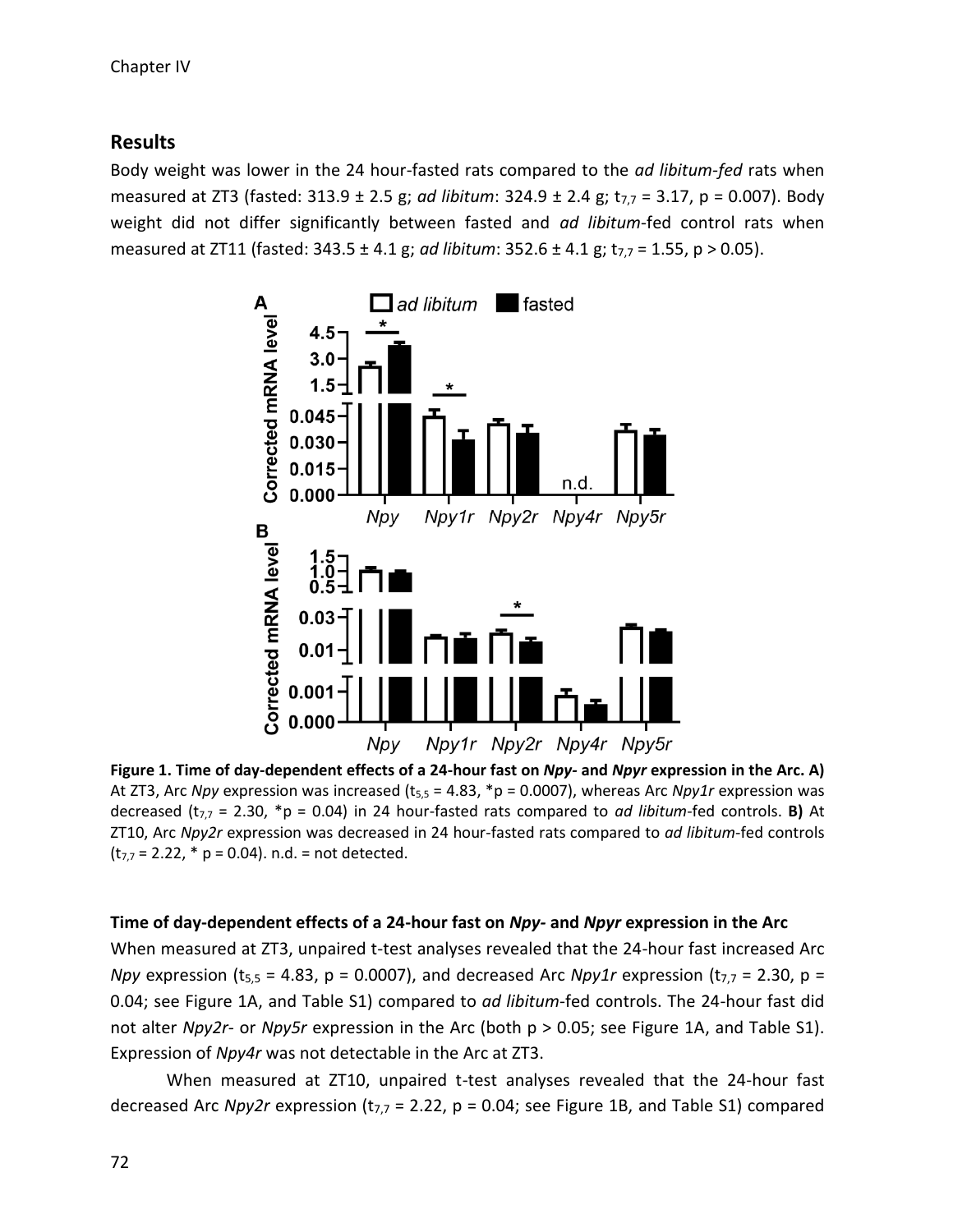to *ad libitum*-fed controls, yet did not alter Arc *Npy-*, *Npy1r-*, *Npy4r-*, or *Npy5r* expression (all p > 0.05; see Figure 1B, and Table S1).

# **A 24-hour fast does not alter** *Npy-* **or** *Npyr* **expression in the LHA**

When measured at ZT3, unpaired t-test analyses revealed that a 24-hour fast did not alter *Npy-*, *Npy1r-*, *Npy2r-*, *Npy4r-*, or *Npy5r* expression in the LHA of 24 hour-fasted rats compared to *ad libitum*-fed controls (see Figure 2, and Table S1). Gene expression was not tested at ZT10.



**Figure 2. A 24-hour fast does not alter** *Npy-* **or** *Npyr* **expression in the LHA.** At ZT3, *Npy-* and *Npyr*  expression in the LHA are not altered by a 24-hour fast compared to *ad libitum*-fed controls (all p > 0.05).

# **A 24-hour fast does not alter** *Npy-* **or** *Npyr* **expression in the VTA**

When measured at ZT3, unpaired t-test analyses revealed that a 24-hour fast did not alter VTA *Npy-*, *Npy1r-*, *Npy2r-*, *Npy4r-*, or *Npy5r* expression in 24 hour-fasted rats compared to *ad libitum*-fed controls (see Figure 3A, and Table S1).

When measured at ZT10, unpaired t-test analyses revealed that a 24-hour fast also did not alter VTA *Npy-*, *Npy1r-*, *Npy2r-*, *Npy4r-*, or *Npy5r* expression in 24 hour-fasted rats compared to *ad libitum*-fed controls (see Figure 3B, and Table S1).

# **A 24-hour fast does not alter** *Npy-* **or** *Npyr* **expression in the NAc**

When measured at ZT3, unpaired t-test analyses revealed that a 24-hour fast showed a trend to decrease NAc *Npy5r* mRNA ( $t_{7,7}$  = 1.98, p = 0.07; see Figure 4A, and Table S1). A 24-hour fast did not affect NAc *Npy-*, *Npy1r-*, or *Npy2r* mRNA expression (all p > 0.05; see Figure 4A pg. 75, and Table S1). Expression of *Npy4r* was not detectable in the NAc at ZT3.

When measured at ZT10, unpaired t-test analyses revealed that a 24-hour fast did not affect NAc *Npy-*, *Npy1r-*, *Npy2r-*, or *Npy5r* mRNA expression (all p > 0.05; Figure 4B pg. 75, and Table S1). Expression of *Npy4r* was not detectable in the NAc at ZT10.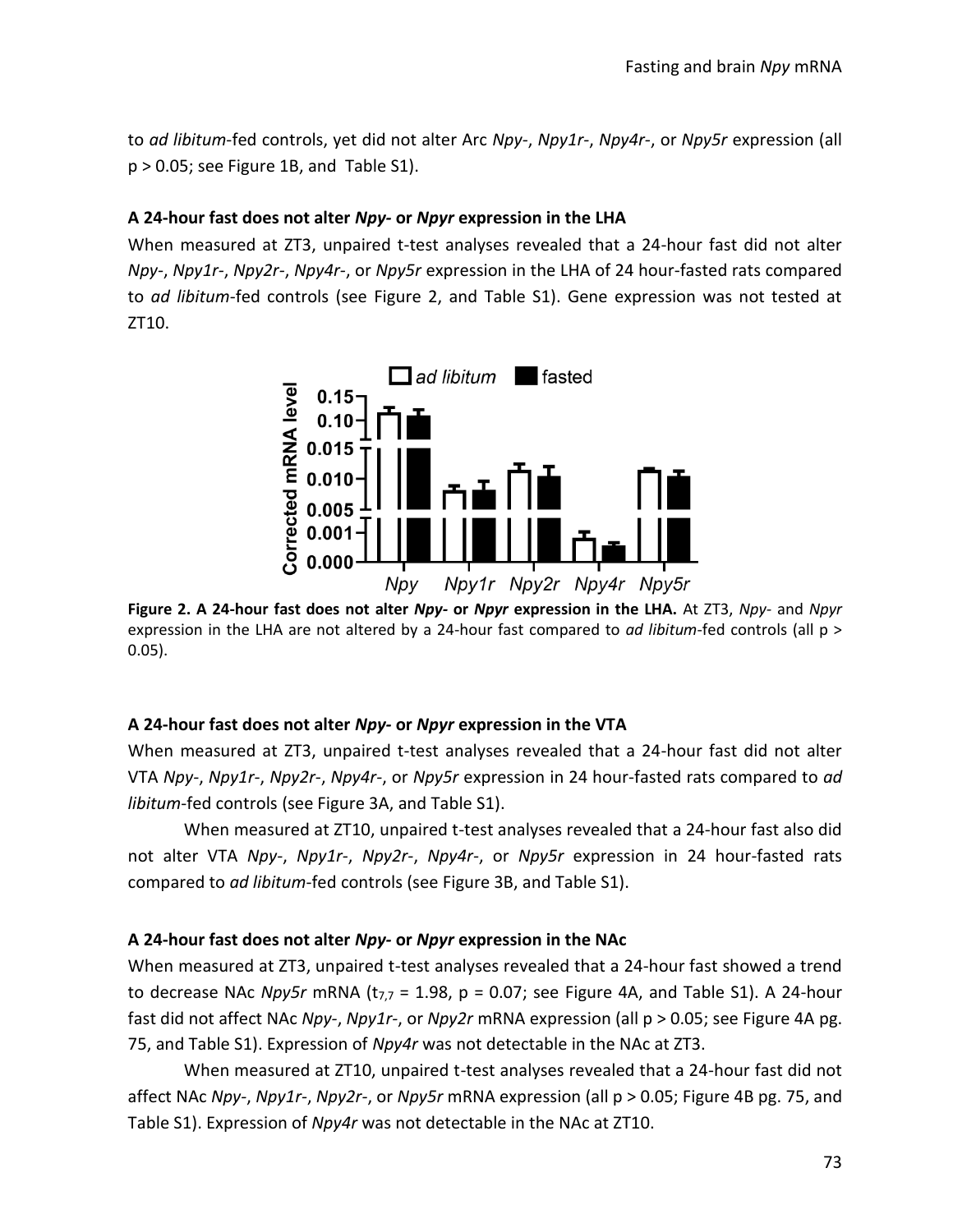

**Figure 3. A 24-hour fast does not alter** *Npy-* **or** *Npyr* **expression in the VTA. A)** VTA *Npy-* and *Npyr* mRNA expression are unaffected by a 24-hour fast at ZT3, nor **B)** at ZT10. All p > 0.05.

# **Discussion**

The aim of this study was to determine if the expression of *Npy* and the *Npyr* in the LHA, VTA, and NAc are altered following a 24-hour fast. We found that Arc *Npy* expression is increased, whereas Arc *Npy1r* expression is decreased after a 24-hour fast compared to controls when measured early in light period. We also found a trend for NAc *Npy5r* expression to decrease compared to controls at this time point. When measured just prior to the onset of the dark period, a 24-hour fast lowered Arc *Npy2r* expression compared to controls, whereas no effects were observed in the NAc. Finally, a 24-hour fast did not alter *Npy-* or *Npyr* expression in the LHA or VTA either early in the light period, or just prior to the onset of the dark period. Thus, our findings show that a 24-hour fast can alter *Npy-* and *Npyr* expression in the Arc, and possibly the NAc, without any effects in the LHA and VTA.

### **Effects of the 24-hour fast on Arc NPY-related gene expression**

The 24-hour fast altered *Npy-*, *Npy1r-* and *Npy2r* expression, but not *Npy4r-* or *Npy5r*  expression in the Arc. The responsiveness of Arc *Npy* expression and Arc NPY levels to fasting at a time point when *Npy* levels are generally low (i.e. after the dark phase when rats generally have been eating; [Akabayashi et al., 1994]). The factors involved in mediating the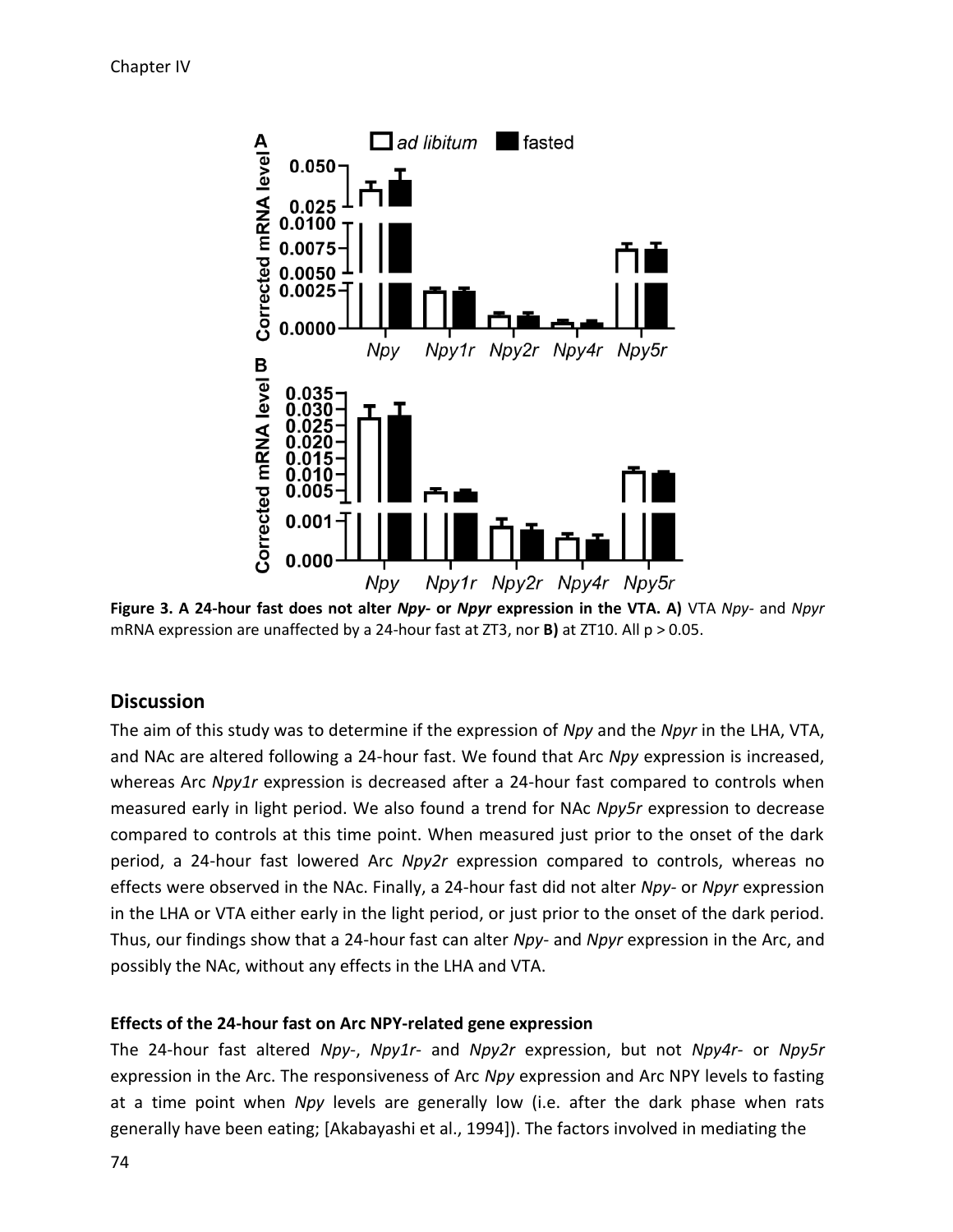

**Figure 4. A 24-hour fast does not affect** *Npy-* **or** *Npyr* **expression in the NAc. A)** At ZT3, there is statistical trend for decreased NAc *Npy5r* mRNA ( $t_{7,7}$  = 1.98, p = 0.07), and no effect of a 24-hour fast on NAc *Npy-, Npy1r-*, *Npy2r-*, or *Npy4r* gene expression. **B)** At ZT10, Nac *Npy-* and *Npyr* expression are not affected by a 24-hour fast. # = statistical trend, n.d. = not detected.

effects of fasting on Arc NPY neurons have been described in detail. For example, energy status-relaying hormones, such as insulin, leptin and ghrelin, and metabolic signals, such as glucose, can modulate activity of Arc NPY neurons (Kohno & Yada, 2012). have been previously described (Hahn et al., 1998; Marks et al., 1992). Here, we confirm the effects of a 24-hour fast on Arc *Npy* expression. Because intracerebral administration of exogenous NPY promotes caloric consumption (Clark, Kalra, Crowley, & Kalra, 1984; Stanley, Chin, et al., 1985), it is likely that elevated *Npy* expression in the Arc drives caloric consumption during refeeding following a fast. Unexpectedly, Arc *Npy* expression just prior to the onset of the dark period was not altered by a 24-hour fast. We hypothesize that this can be explained by the day-night rhythm in Arc *Npy* expression. Just prior to dark phase onset, Arc *Npy* levels are generally elevated (Akabayashi et al., 1994), which prepares the nocturnal animal for dark time feeding and behavioral activity. This natural elevation in Arc *Npy* expression might potentially mask the 24-hour fast-mediated elevations in Arc *Npy* expression. In addition, there is a difference in the relative deprivation state of the fasted groups versus their respective controls. Rats feed predominantly during the dark period; therefore, control rats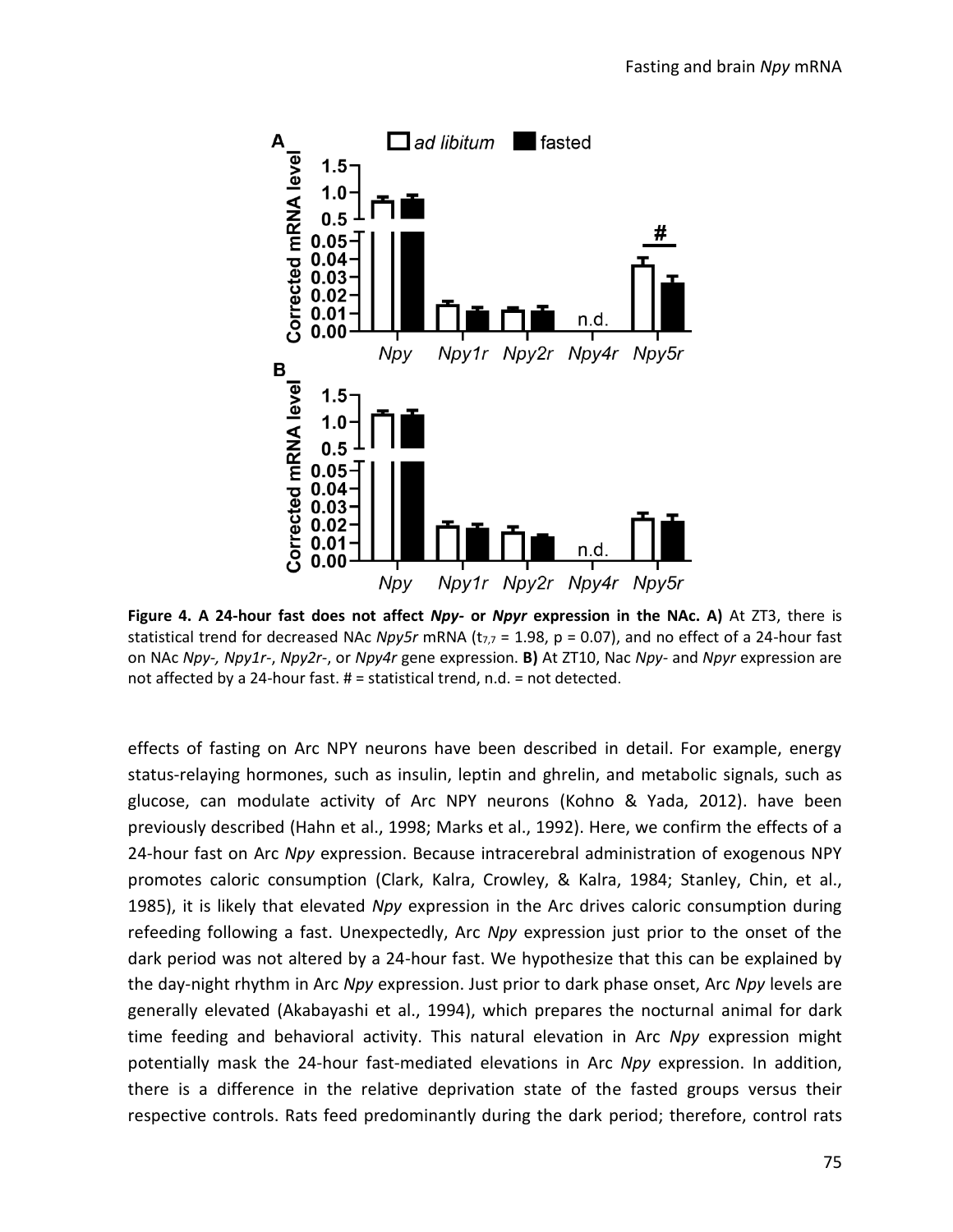that are sacrificed just after the dark period will be more satiated than control rats that are sacrificed just before the onset of the dark period.

Previous studies on the effects of acute fasting on *Npyr* have been limited to the Arc *Npy1r* and *Npy2r*. A severe acute fast of 48 hours, decreased NPY1R peptide and *Npy1r* mRNA, and did not affect NPY2r peptide or *Npy2r* mRNA levels in the Arc (X. Cheng et al., 1998). Accordingly, we found that Arc *Npy1r* mRNA was decreased after 24-hours of fasting at the beginning of the light period. Lower Arc *Npy1r* levels combined with lower NPY1R levels has been suggested to indicate a mechanism to protect against increased NPY signaling as seen after fasting (X. Cheng et al., 1998). However, studies also indicate that the NPY system seems relatively insensitive to desensitization as repeated intracerebral infusions of NPY elicit orexigenic responses of the same magnitude (Paez & Myers, 1991; Stanley et al., 1986). As NPY1R are found predominantly on proopiomelanocortin (POMC) neurons in the Arc, which is a separate population from the Arc NPY neurons (Broberger, Landry, Wong, Walsh, & Hokfelt, 1997; R. D. Cone, 2005), and activation of NPY1R inhibits POMC neurons (Ghamari-Langroudi et al., 2005; Roseberry et al., 2004), a downregulation of *Npy1r* after fasting seems paradoxical. Knock-down of the *Npy1r* specifically in the Arc by siRNA was shown not to affect feeding behavior (Higuchi, 2012). However, the effects on fasting-induced refeeding were not examined (Higuchi, 2012). Future studies could investigate the role of Arc NPY1R specifically in fasting-induced refeeding to provide insight into the functional implications of this downregulation.

In addition, Arc *Npy2r* mRNA decreased with fasting when measured just prior to the onset of the dark period. The NPY2R is found predominantly as a pre-synaptic receptor on Arc NPY neurons, and is thought to function as an auto-receptor to inhibit NPY release (Broberger et al., 1997). Accordingly, NPY2R knockdown transiently increases fasting-induced refeeding in mice (Qi, Fu, & Herzog, 2016). Lowered Arc *Npy2r* mRNA at a time when a rat's physiology is preparing for dark-time feeding, may indicate increased turnover of NPY2R to respond to increased NPY release. However, in the absence of NPY2R peptide data, a different explanation cannot be ruled out. Indeed, the study by X. Cheng et al. (1998), did not find a difference in Arc NPY2R levels after a 48-hour fast, and Arc siRNA knockdown of *Npy2r* Arc did not affect feeding (Higuchi, 2012). However, it is likely that the NPY2R levels were measured at the beginning of the light period as their results on NPY1R/*Npy1r* correspond to our data at the beginning of the light period. In addition, the effect of Arc *Npy2r* knockdown on fastinginduced refeeding was not examined. Future studies could assess NPY2R peptide levels prior to the start of the dark period, or receptor turnover rates as well as the effects of Arc *Npy2r* knockdown on fasting-induced refeeding to ascertain our hypothesis on NPY2R turnover.

Prior studies have not reported on the effects of fasting on expression of other NPYR in the Arc. We show that Arc *Npy4r-* and *Npy5r* mRNA expression are not altered after a short acute fast when measured at two time points. Accordingly, Arc-specific siRNA knockdown of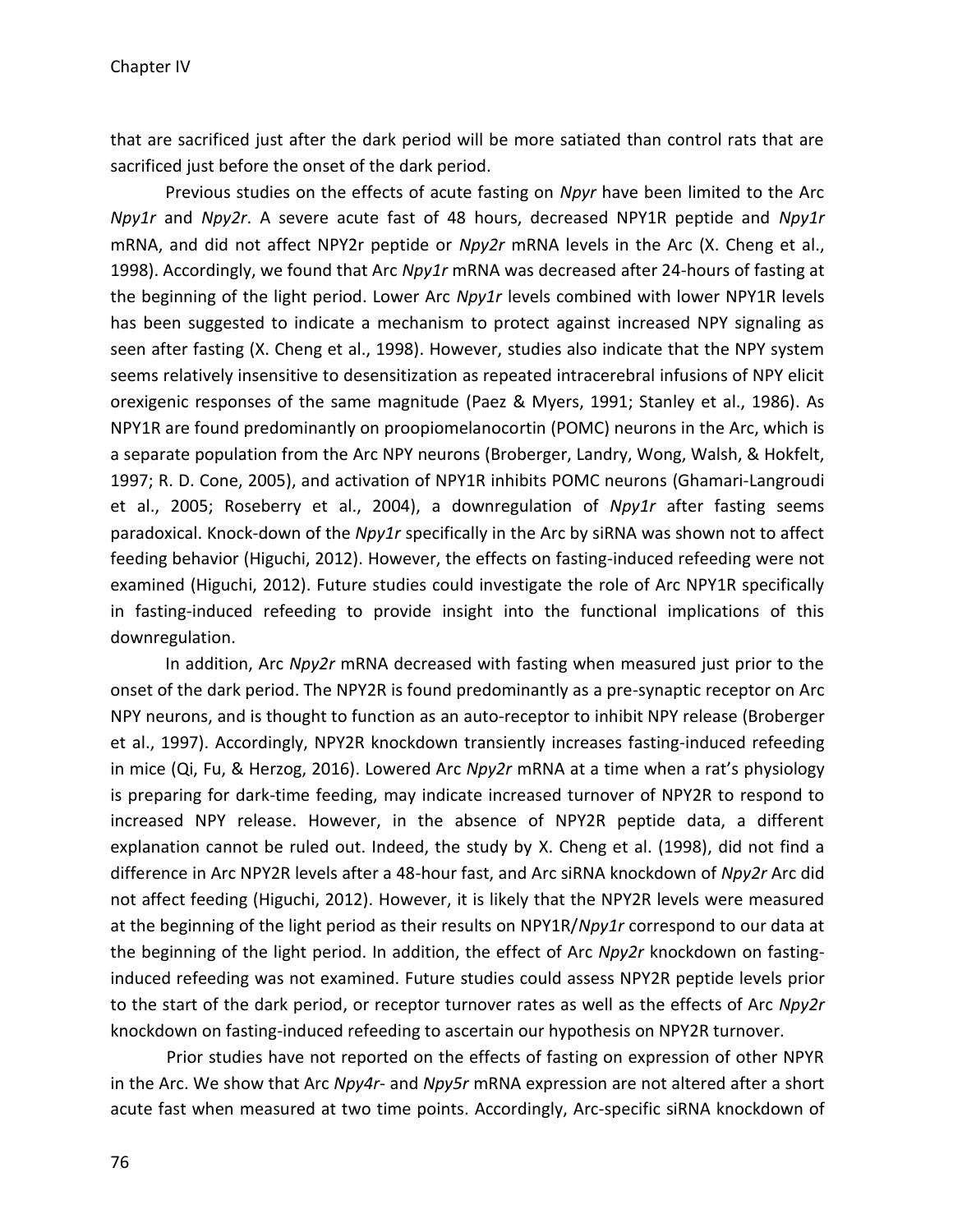*Npy4r* did not affect feeding (Higuchi, 2012), whereas the behavioral effect of activation of NPY4R specifically in the Arc has not been investigated. We here show that the NPY4R is expressed in very low quantities in the Arc, but may be regulated as expression was undetectable at ZT3, and detectable at ZT10. The NPY4R is more sensitive to pancreatic polypeptide (PP) than it is to NPY, which is a member of the PP-fold family of peptides like NPY, and released by the pancreatic islets of Langerhans in response to a meal (Bard, Walker, Branchek, & Weinshank, 1995; Gerald et al., 1996; G. Katsuura et al., 2002; Lundell et al., 1995). Together, these findings may indicate that the NPY4R is less likely to be involved in mediating the effects of fasting in the Arc. However, future studies should investigate if Arcspecific NPY4R activation or -knockdown affects fasting-induced refeeding. Lastly, the NPY5R is implicated in mediating the orexigenic effects of NPY, but NPY5R knockout mice do not show altered fasting-induced refeeding (Maclean, Bergouignan, Cornier, & Jackman, 2011; Marsh et al., 1998; Nguyen et al., 2012). Arc-specific siRNA knockdown of NPY5R has not been reported on (Higuchi, 2012), however intracerebroventricular infusion of antisense deoxynucleotides for *Npy5r* inhibits fasting-induced refeeding (Schaffhauser et al., 1997). Therefore, a role of Arc NPY5R in fasting-induced refeeding cannot be excluded, and should be addressed by future studies.

#### **A 24-hour fast does not affect** *Npy-* **or** *Npyr* **expression in the LHA, VTA or NAc**

We investigated if the LHA NPY system would be responsive to the effects of an acute fast. A previous study reported no difference in NPY peptide after an acute fast when measured just after the start of the light period (Beck, Jhanwar-Uniyal, et al., 1990). Here, we show that a similar acute fast does not affect *Npy* mRNA levels in the LHA. As NPY peptide increased after refeeding in the same study (Beck, Jhanwar-Uniyal, et al., 1990), it is, however, clear that the NPY system in the LHA is responsive to energetic status. *Npy* mRNA levels are quite low in the LHA, but observations from our lab and others have placed NPY neurons in a posterior region of the LHA (Abrahamson & Moore, 2001; Grove, Brogan, & Smith, 2001; Chapter III, this thesis). Though *Npy*-expressing glucose-sensing neurons have been reported in the mouse LHA (Marston et al., 2011), no studies to date have investigated if they constitute a glucosesensing population in the rat. A different source for LHA NPY comprises the Arc NPY neurons (Broberger, De Lecea, et al., 1998; Elias et al., 1998). NPY peptide release in the LHA may thus be altered corresponding to the changes observed in Arc NPY expression after changes in energetic status (Hahn et al., 1998; Marks et al., 1992). Though NPY release has not been measured in the LHA after a physiological challenge to energy balance, it has been shown that the density of LHA NPY-immunoreactive fibers is affected by scheduled-feeding (Ramirez-Plascencia, Saderi, Escobar, & Salgado-Delgado, 2017). We did not find a difference in *Npyr* mRNA expression in the LHA, indicating that if NPY release in the LHA is changed after an acute fast, changes in NPYR are not found at the gene expression level. Future studies should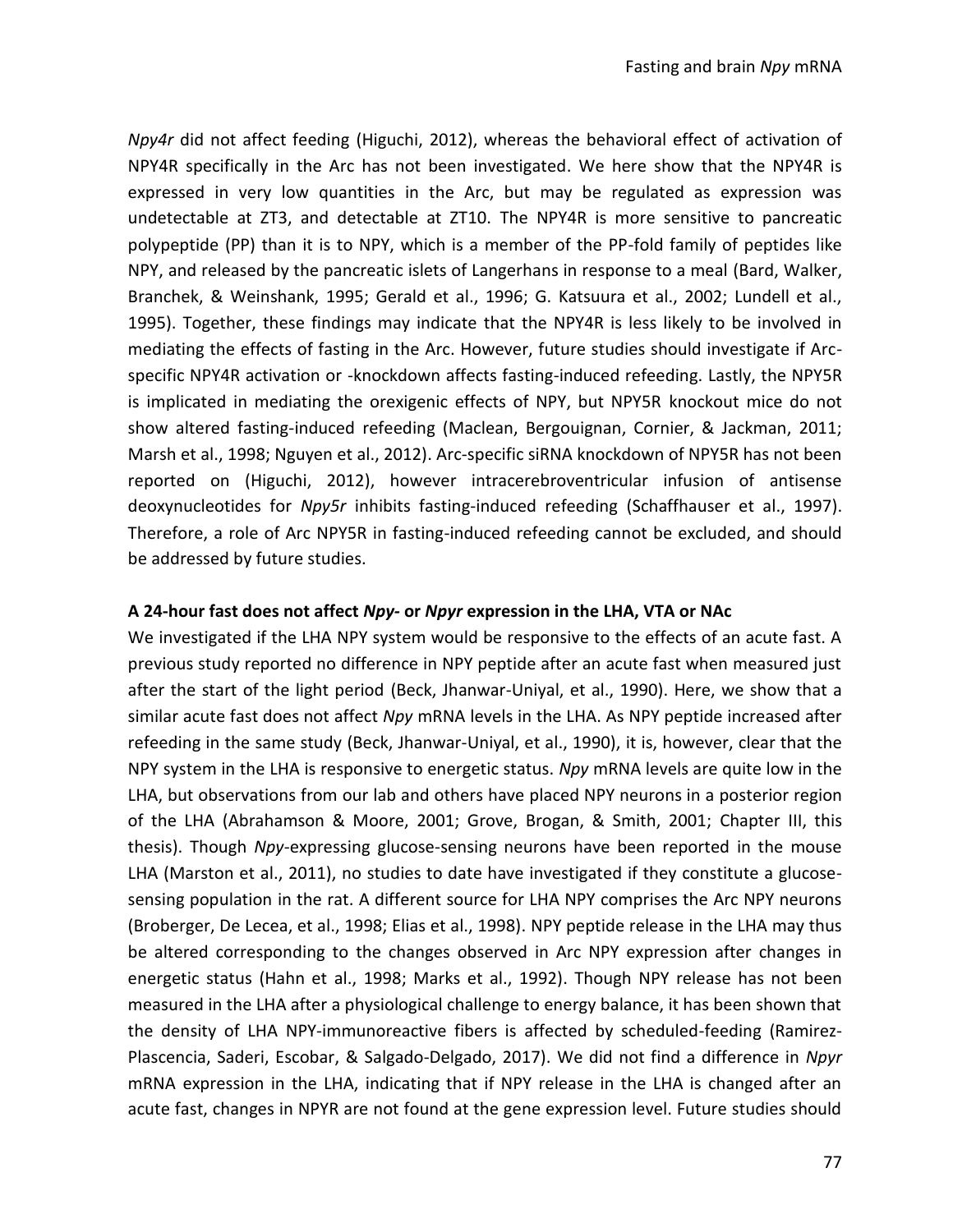assess LHA NPY peptide release in response to physiological challenges as well as assess if NPYR are changed at the peptide level.

We also hypothesized that the VTA NPY system would be responsive to the effects of an acute fast. In the VTA, *Npy* expression is low or non-detectable under standard physiological circumstances (M. C. R. Gumbs et al., 2019). Here, we extend those observations and show that *Npy* expression is not affected by an acute fast of 24 hours. We have previously reported that the low level of *Npy* mRNA measured in the VTA is probably due to contamination of the VTA brain tissue punch, which may contain a part of the posterior LHA or supramammillary nucleus (M. C. R. Gumbs et al., 2019). NPY neurons in the Arc and hindbrain project to the VTA, and both populations are responsive to alterations in the physiological state (M. C. R. Gumbs et al., 2019; Hahn et al., 1998; A. J. Li & Ritter, 2004; Marks et al., 1992). Increased NPY levels in the Arc are accompanied by increased NPY release in the PVN, one of the Arc NPY neuronal output structures, after an acute fast (Dube et al., 1992; Hahn et al., 1998; Marks et al., 1992). In addition, it has been shown that NPY can affect local neurotransmission and motivational behaviors when infused into the VTA (Pandit et al., 2014a; K. S. West & Roseberry, 2017). Therefore, we also hypothesized that *Npyr* expression would be altered in the VTA of fasted rats. However, we did not find any changes in *Npyr* expression in the VTA. It may be that the effect of fasting on the VTA NPY system is not directly apparent in gene expression levels, and rather that NPY- or NPYR peptide levels or NPY release are altered. Alternatively, the effects of fasting on motivation may be mediated directly in the VTA, for instance via changes in dopamine neurons or changes in hormone levels such as corticosterone, insulin, ghrelin or leptin that can directly affect dopamine neurons, thereby circumventing the NPY system (Bruijnzeel, Corrie, Rogers, & Yamada, 2011; J. J. Cone, McCutcheon, & Roitman, 2014). Future studies could address these possibilities.

Lastly, it was expected that fasting would affect the NAc NPY system based on similar reasoning as for the LHA and VTA. Indeed, NAc NPY infusion can increase palatable feeding and the motivation to obtain food (Pandit et al., 2014a; van den Heuvel et al., 2015), which may be mediated by NPY release from local neurons as well as release from an NPY Arc->NAc projection (van den Heuvel et al., 2015). However, our data indicate that fasting does not affect NAc *Npy-* or *Npyr* expression. Only a trend for a decrease in *Npy5r* mRNA expression was observed. It may, however, be that changes in *Npy-* or *Npyr* expression are occluded by inclusion of the entire structure in brain punches. Indeed, the NPY system in the NAc interacts reciprocally with the mesolimbic dopaminergic system (Midgley et al., 1994; Quarta et al., 2011; Sorensen et al., 2009), and dopamine modulation of NAc NPY expression can be regionspecific along the rostro-caudal axis (Midgley et al., 1994). Techniques allowing a higher resolution to address region-specific changes may thus observe differences in the NAc NPY system after fasting. In addition, as with the LHA, and VTA, measuring NPY peptide levels and/or -release should also be explored.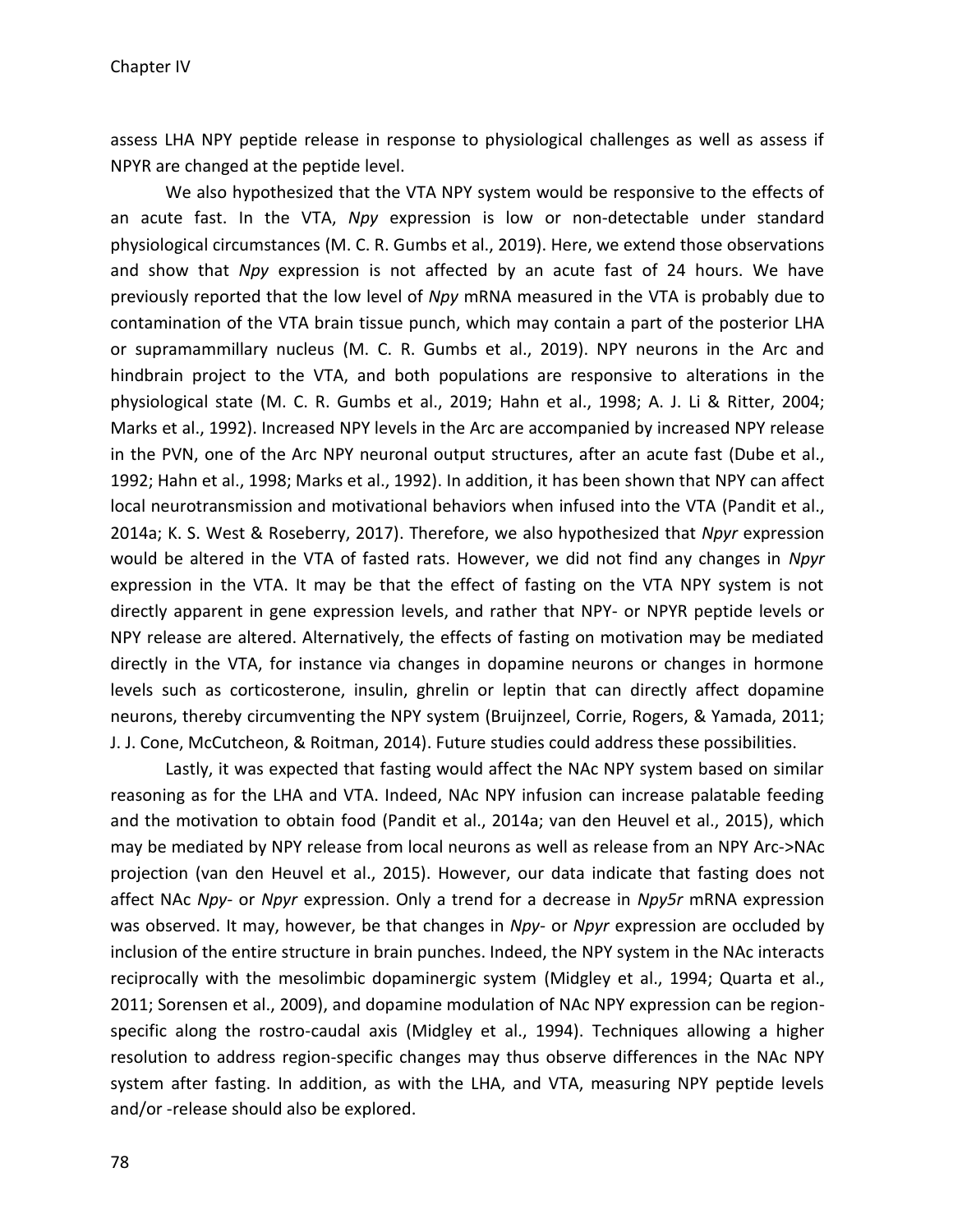# **Summary**

This is the first study to report expression for *Npy* as well as all *Npyr* after an acute fast in hunger/satiety-related and reward-related areas in the brain. Arc NPY-related gene expression was altered by energetic state, whereas in the LHA as well as in the VTA and NAc, NPY-related gene expression was not altered by energetic state. Our data thus indicate that the Arc is the primary region where the energetic physiological state after fasting affects NPYrelated gene expression. These data therefore provide evidence that the Arc NPY system is mainly concerned with sensing physiological state directly, which fits with the Arc's location near the partial blood-brain-barrier and its function in sensing energy. Future studies that determine NPY peptide levels or -release in the LHA, and in the VTA and NAc of the mesolimbic dopamine system, will help to elucidate if the Arc NPY neurons convey NPYergic information on energetic state to these downstream regions to promote adaptive behaviors such as increased intake and/or motivation.

# **Author contributions and acknowledgements**

Myrtille Gumbs designed the RT-qPCR experiment, Ewout Foppen performed the animal experiments, Myrtille Gumbs and Unga Unmehopa performed the laboratory techniques, Myrtille Gumbs wrote the manuscript, and all authors including Joram Mul, Jan Booij and Susanne la Fleur critically reviewed the manuscript.